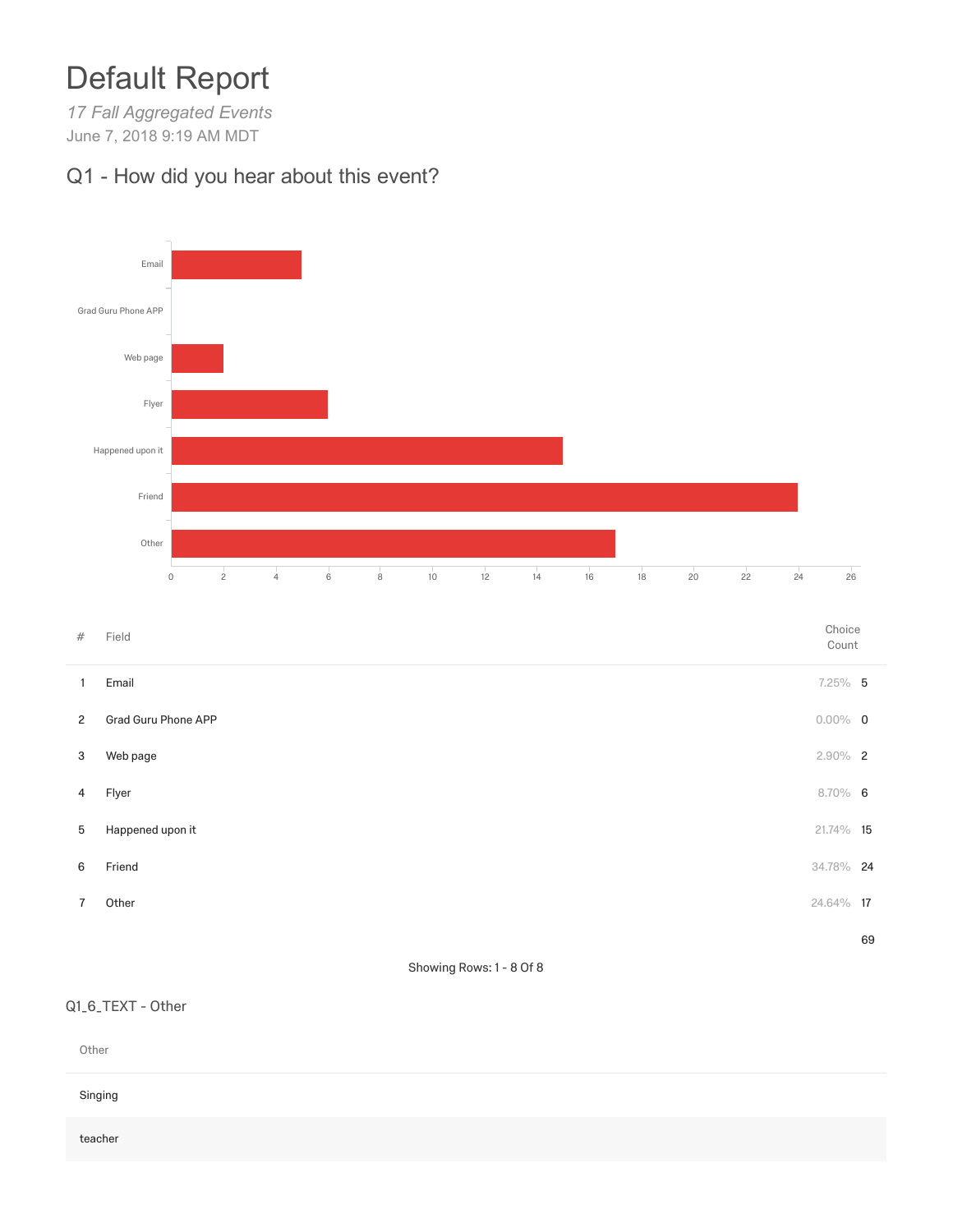#### class

| instructor                    |  |  |  |  |  |
|-------------------------------|--|--|--|--|--|
| teacher                       |  |  |  |  |  |
|                               |  |  |  |  |  |
| club                          |  |  |  |  |  |
| class                         |  |  |  |  |  |
|                               |  |  |  |  |  |
| class                         |  |  |  |  |  |
| ICC meeting                   |  |  |  |  |  |
|                               |  |  |  |  |  |
| classmate                     |  |  |  |  |  |
|                               |  |  |  |  |  |
| Walk up                       |  |  |  |  |  |
| Vrc involvement               |  |  |  |  |  |
|                               |  |  |  |  |  |
| Veteran's Resource Center     |  |  |  |  |  |
| I just know stuff             |  |  |  |  |  |
|                               |  |  |  |  |  |
| Showing Records: 1 - 14 Of 14 |  |  |  |  |  |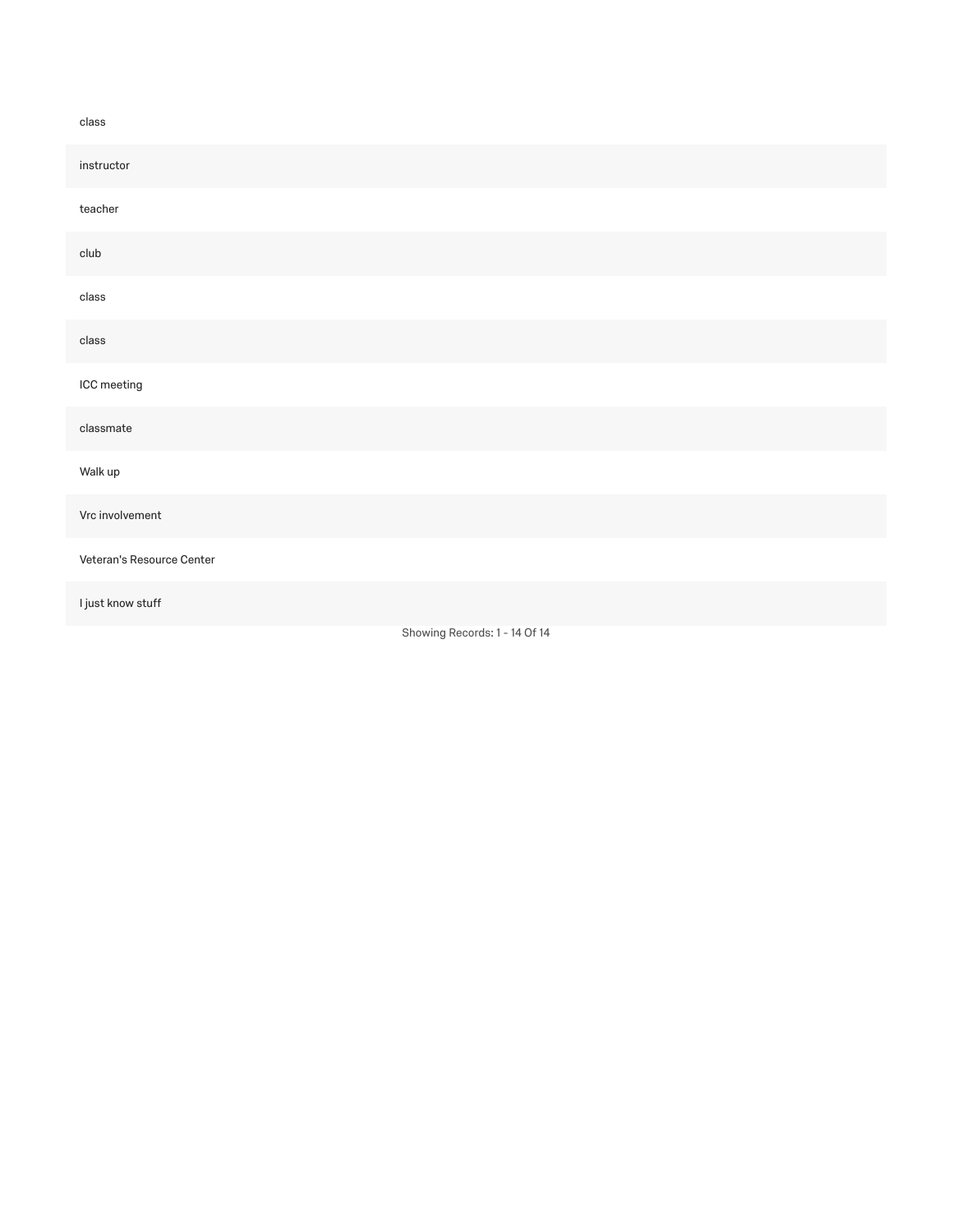### Q2 - How do you like this event?



Showing Rows: 1 - 5 Of 5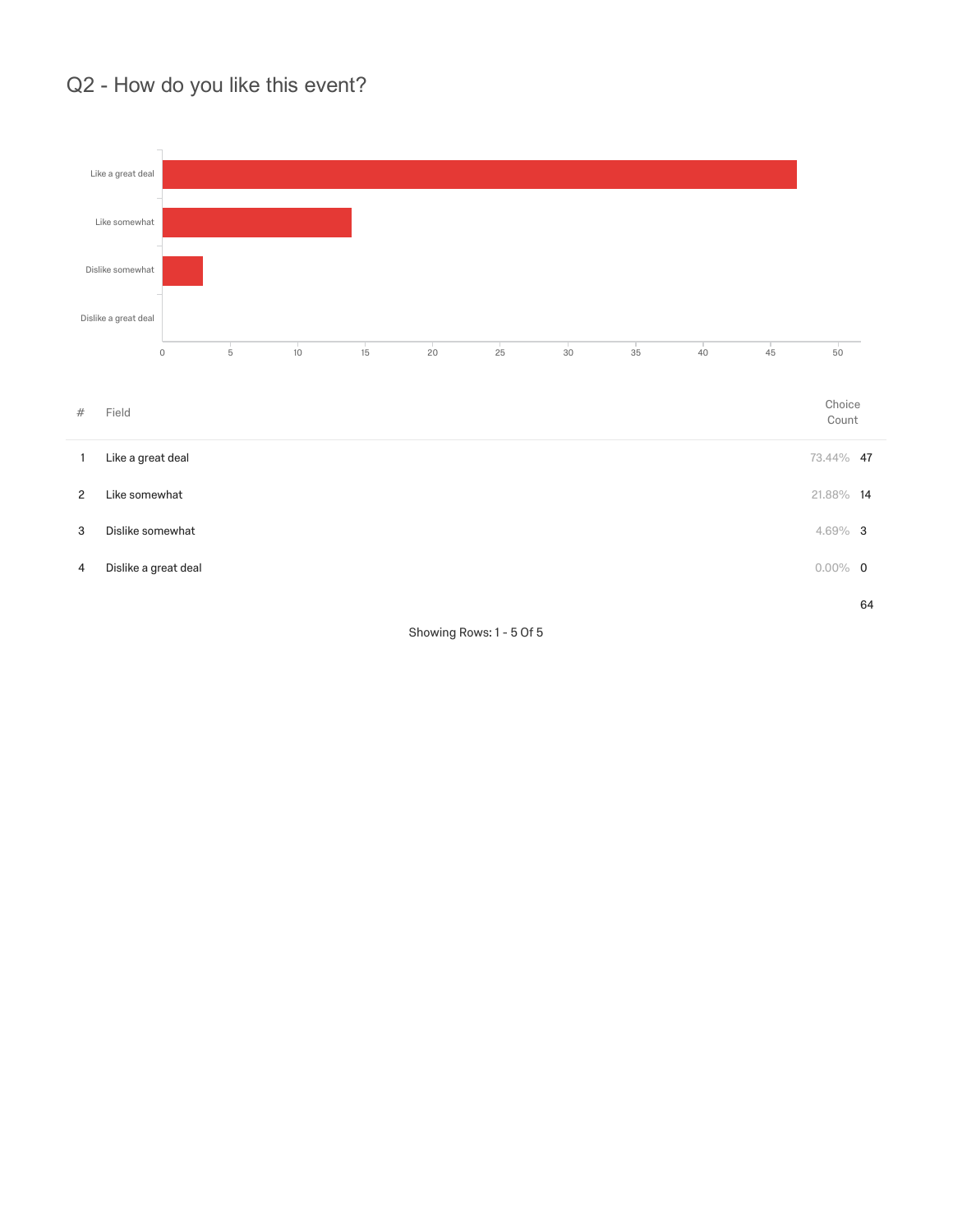



Showing Rows: 1 - 5 Of 5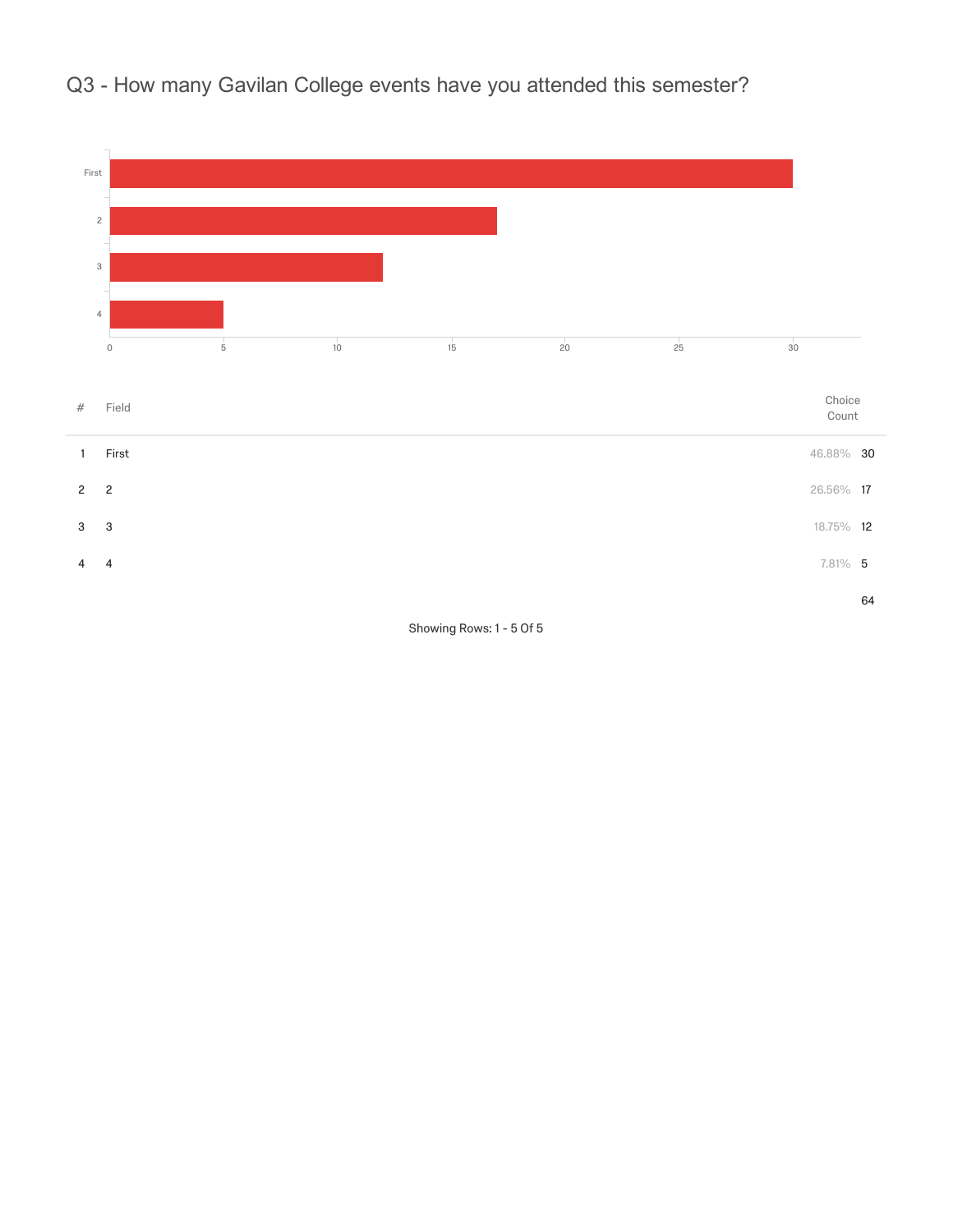



Showing Rows: 1 - 4 Of 4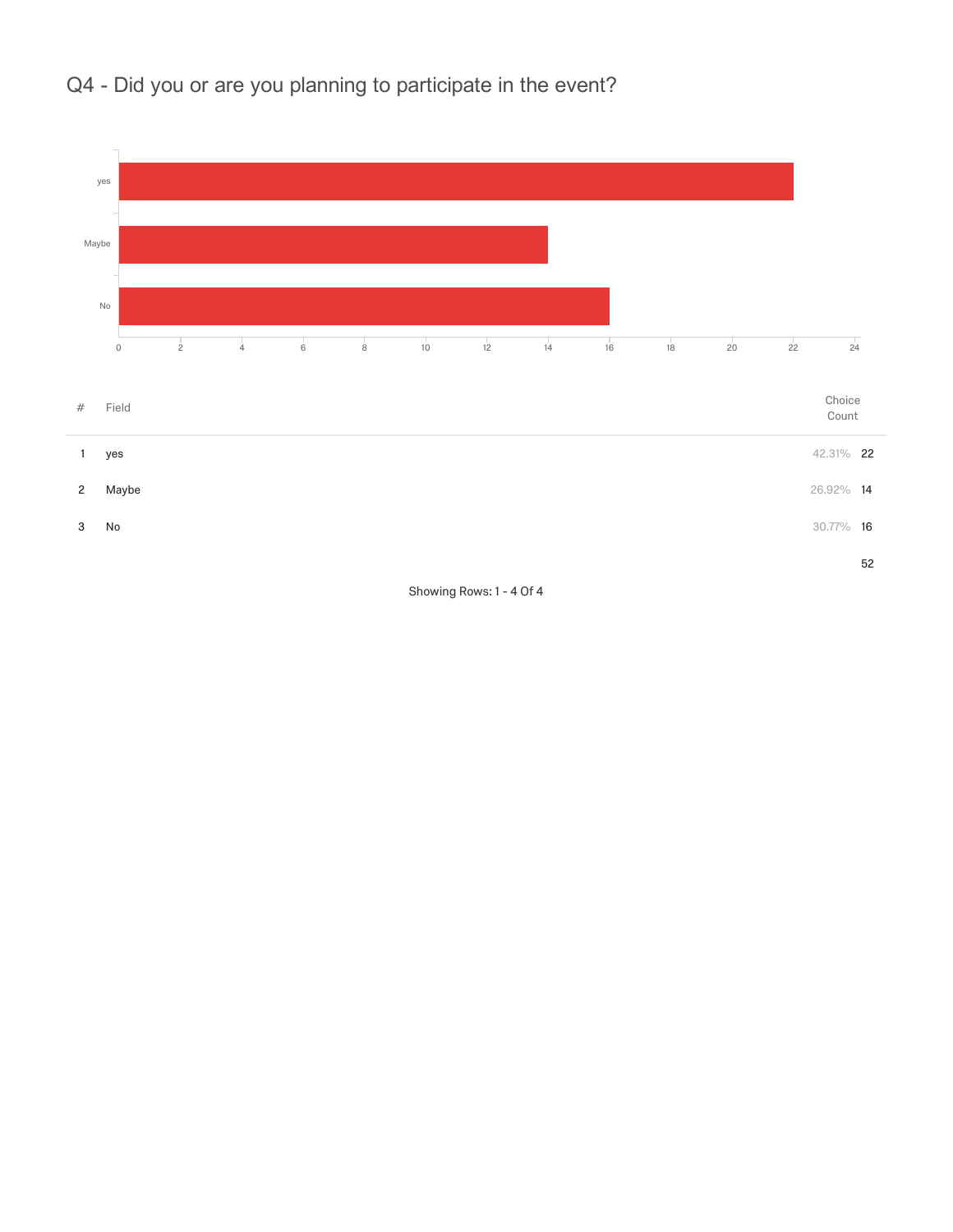## Q6 - Do you have a current Gavilan Student ID Card?



Showing Rows: 1 - 3 Of 3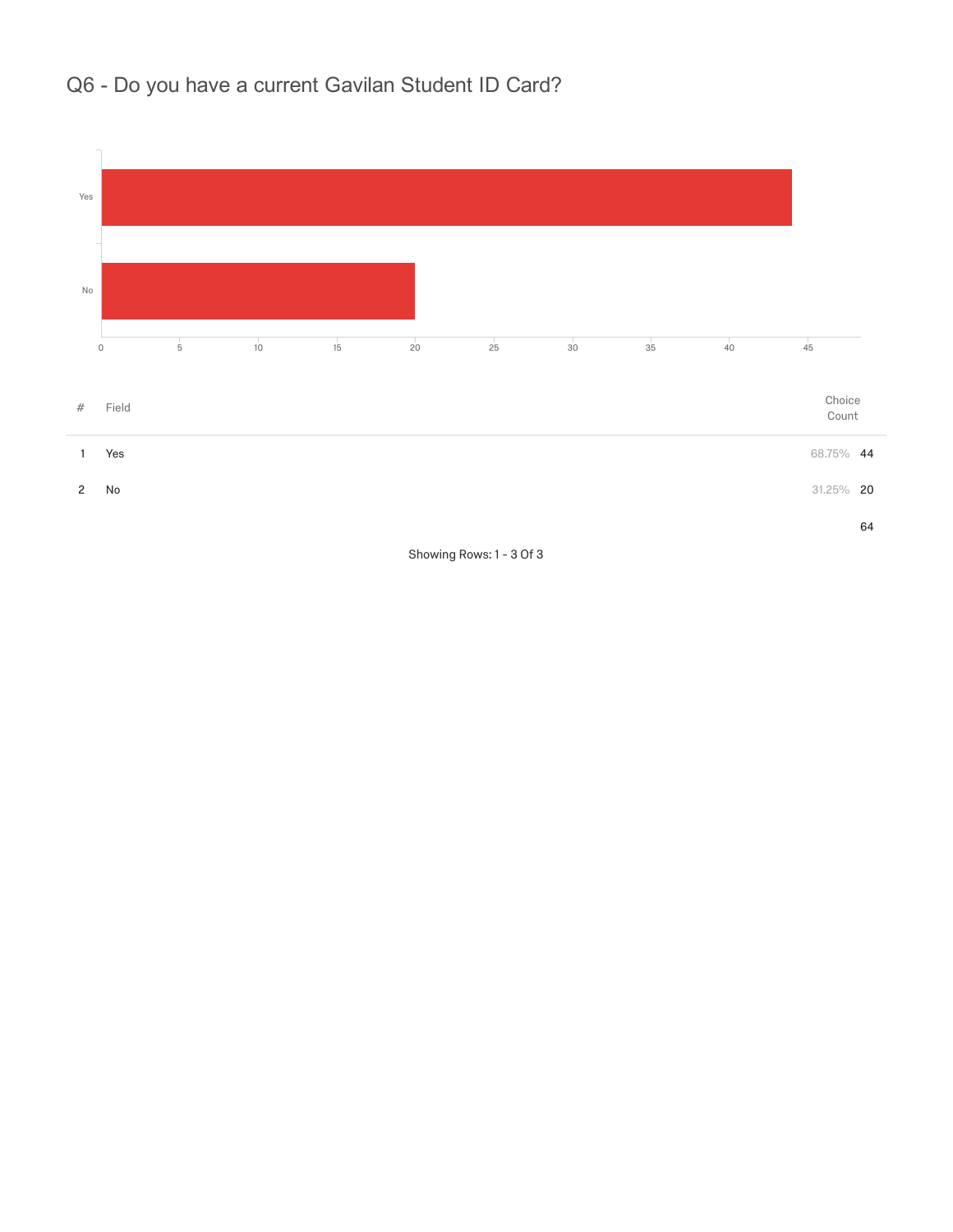

#### Q7 - Why have you not gotten your Gavilan ID card?

Showing Records: 1 - 4 Of 4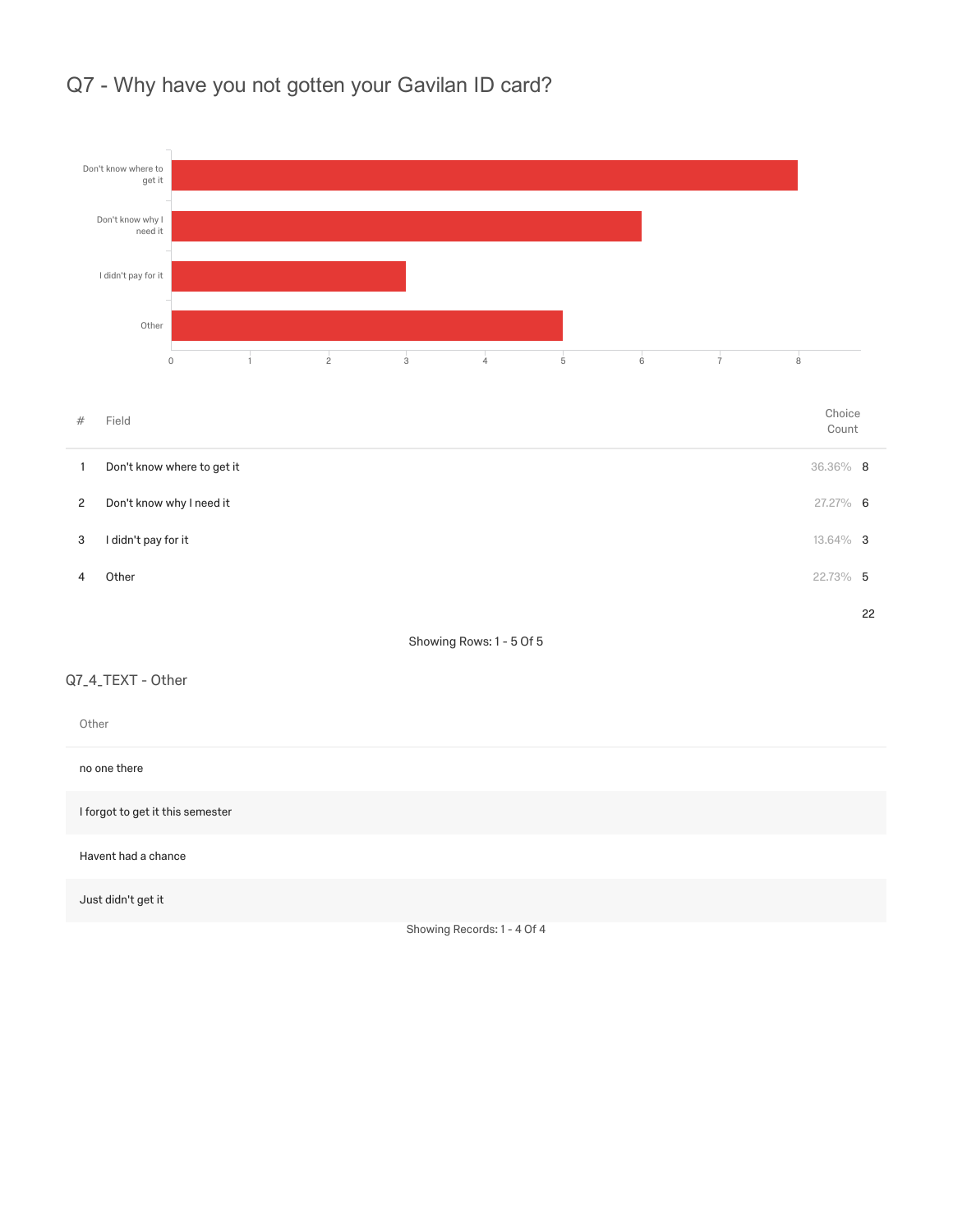Q8 - What other types of events and activities would you like Gavilan College to have?

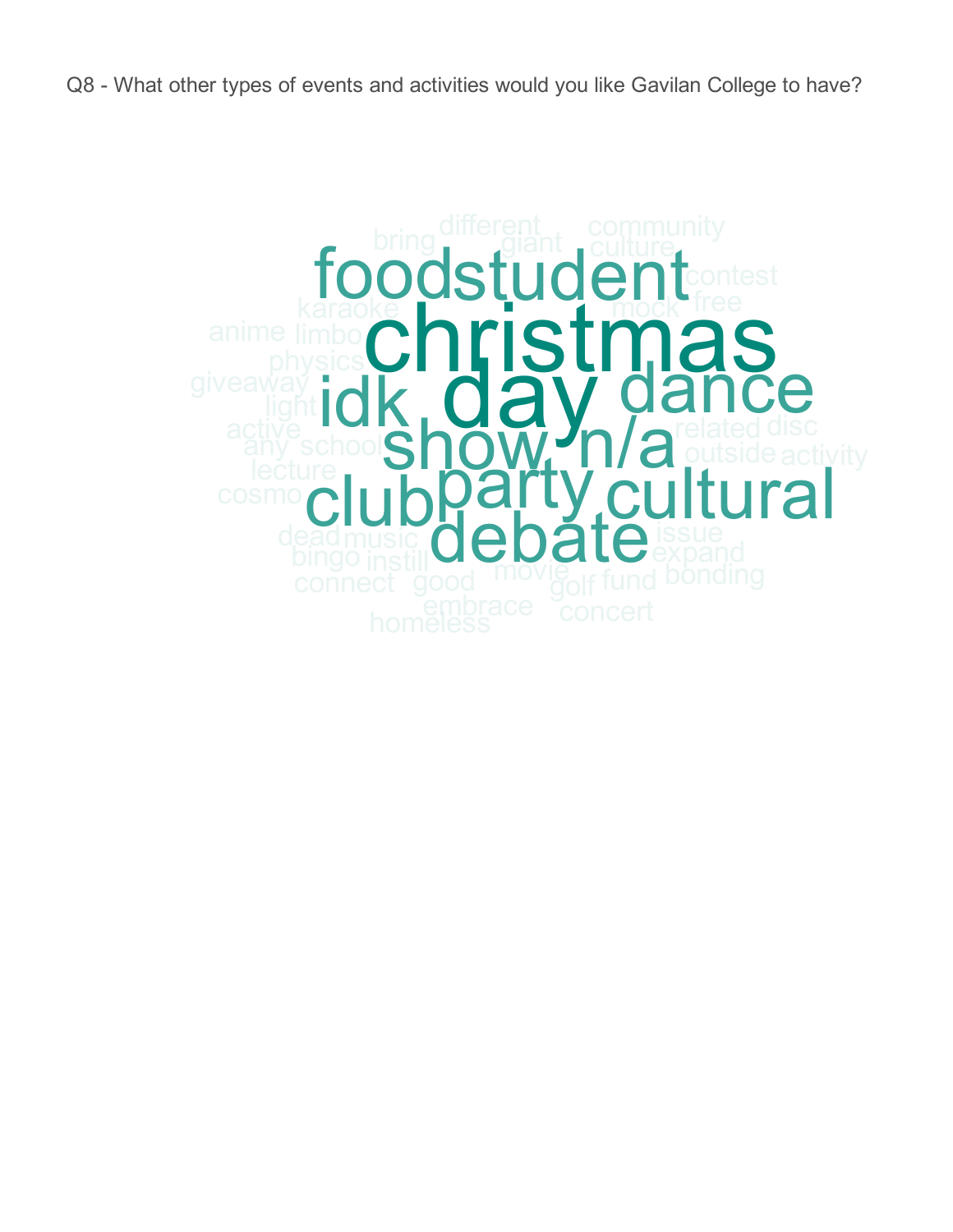